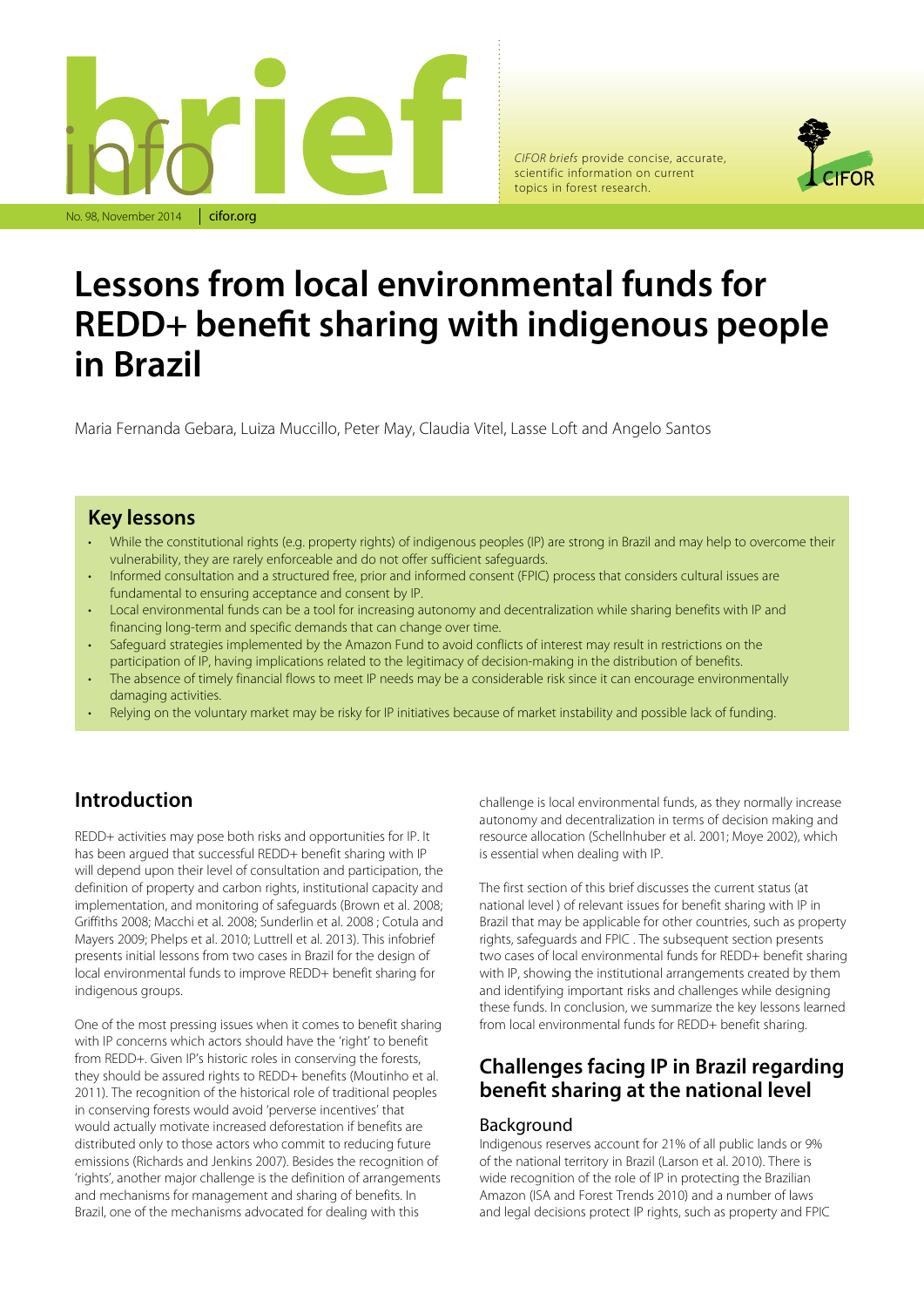

rights. Recent discussions have defined principles and criteria for benefit sharing and FPIC in REDD+ that are applicable for indigenous territories and some of these are being incorporated in the national REDD+ strategy. These discussions provided a good starting point for the creation of more participative REDD+ benefit sharing and FPIC mechanisms. However, some issues are yet to be addressed, particularly concerning access to benefits, and improved implementation of benefit sharing and FPIC rules.

Following national redemocratization in 1985, Brazil was one of the first countries in the Amazon basin to recognize IP rights (ISA and Forest Trends 2010; Van Dam 2011). The 1988 constitution assures preservation of customs and firm protection of land rights through official demarcation of tribal territories (Article 232). According to the constitution, the demarcated territories remain vested in the state (Article 231), however, indigenous tribes have permanent possession and exclusive usufruct rights, recognizing that tribal customs and beliefs are closely tied to their ancestral lands. The constitution nonetheless establishes significant limitations on these rights by, among other things, retaining inalienable federal title over the land, and retaining water and mineral rights (Article 231). Unfortunately, bills currently under consideration in the National Congress threaten to modify or extinguish rights acquired by IP over time.

### IP rights

Based on these constitutionally guaranteed rights and the historic role of IP in conserving their territories, civil society organizations argue that carbon rights, and benefits from marketing of environmental services should also accrue to IP (ISA and Forest Trends 2010; Moutinho et al. 2011). A federal legal opinion (AGU-AFC-1/2011) holds that provision of environmental services associated with indigenous territories could be constitutionally subject to commercial agreements on the part of indigenous groups and that the carbon credits generated in indigenous lands belong to IP.

The main legal document that protects IP rights, in terms of benefit sharing, is Provisional Measure no. 2186-16/2001. The measure defines rules for access to genetic resources for scientific research, technological development, bioprospecting, benefit sharing and access to and transfer of technology. According to the measure, IP have the rights to receive benefits arising from third-party economic exploitation of biodiversity directly or indirectly associated with traditional knowledge. Although the measure is an important step toward the recognition of traditional knowledge and biodiversity benefit sharing rights, these rules are not monitored and enforced (Heringer 2007), suggesting a lack of effectiveness. The absence of institutions and appropriate rule enforcement reflects a lack of political will or motivation for guaranteeing benefit-sharing rights.

This gap between the recognition of rights and their enforcement is also relevant to the local level implementation context. In Brazil, IP leaders (normally the chiefs of a tribe or specific clan) must authorize any project in their territory as being in the collective interest (Article 231). This rule reinforces the safeguard of FPIC, as required by the United Nations Framework Convention on Climate Change (DEC.1/CP.16, UNFCCC 2010). Nevertheless, the government already stands accused of riding roughshod over this rule in order to accommodate 'national priority' infrastructure projects such as hydroelectric dams opposed by IP (Rojas Garzón 2009) suggesting that constitutional rights do not offer sufficient safeguards.

### REDD+ and benefit sharing in indigenous lands

IP's have had a cautious response to REDD+ opportunities. Their primary concern has been with the adequacy of REDD+ safeguards. For example, leaders of IP organizations were involved, together with other civil society actors, in developing a set of 'Social and Environmental Principles and Criteria for Development and Implementation of REDD+ Programs and Projects in the Brazilian Amazon' (Bonfante et al. 2010). Among these safeguards are (i) recognition and respect for the rights of possession and use of land, territories and natural resources; and (ii) fair, transparent and equitable benefit sharing for those who have the right to use the land and/or resources and those who implement activities that promote REDD+.

This principles and criteria document, and its respective consultation process, exerted significant influence on the construction of the national REDD+ strategy being developed by the Ministry of Environment (Shankland and Hasenclever 2011). In recognition of the substantial participation of different social actors in the development of this document, the Ministry of Environment adopted it as a starting point to debate the national safeguard information system, still under development. The national REDD+ strategy will initially concentrate on policies and measures for protected areas, including indigenous lands, whose principal national benefit sharing mechanism will be the Amazon Fund (Government of Brazil 2013).

In addition, several meetings were promoted by different IP organizations, such as Coordinator of the Indigenous Organizations of the Amazon Basin (COICA), which debated criteria for benefit sharing with IP in Brazil. The Amazon Environmental Research Institute (IPAM) recently published a compilation of these criteria (summarized in Table 1). It is important to note, however, that this compilation has served as a basis for discussion between academics, civil society and IP, but has had little impact on REDD+ policy-making processes yet.

In 2012, the National Indian Foundation (FUNAI), the federal agency responsible for managing indigenous lands, reported that companies and/or individuals approached more than 30 ethnic groups to propose REDD+ initiatives for prospective carbon credits within the voluntary market. In most cases, FUNAI has declared such agreements null, considering them insufficient in light of the constitution and federal legal opinion mentioned above. This was a good example of how constitutional rights were effective in protecting IP in relation to private investors who wish to benefit from REDD+. However, it does not offer a solution to IP being cajoled into participating in third-party project agreements in the first place. This could become a source of unmet expectations and conflict between tribal groups and the state. In addition, financial risks for investors in carbon projects involving IP in Brazil increased after FUNAI declared a number of contracts to be void.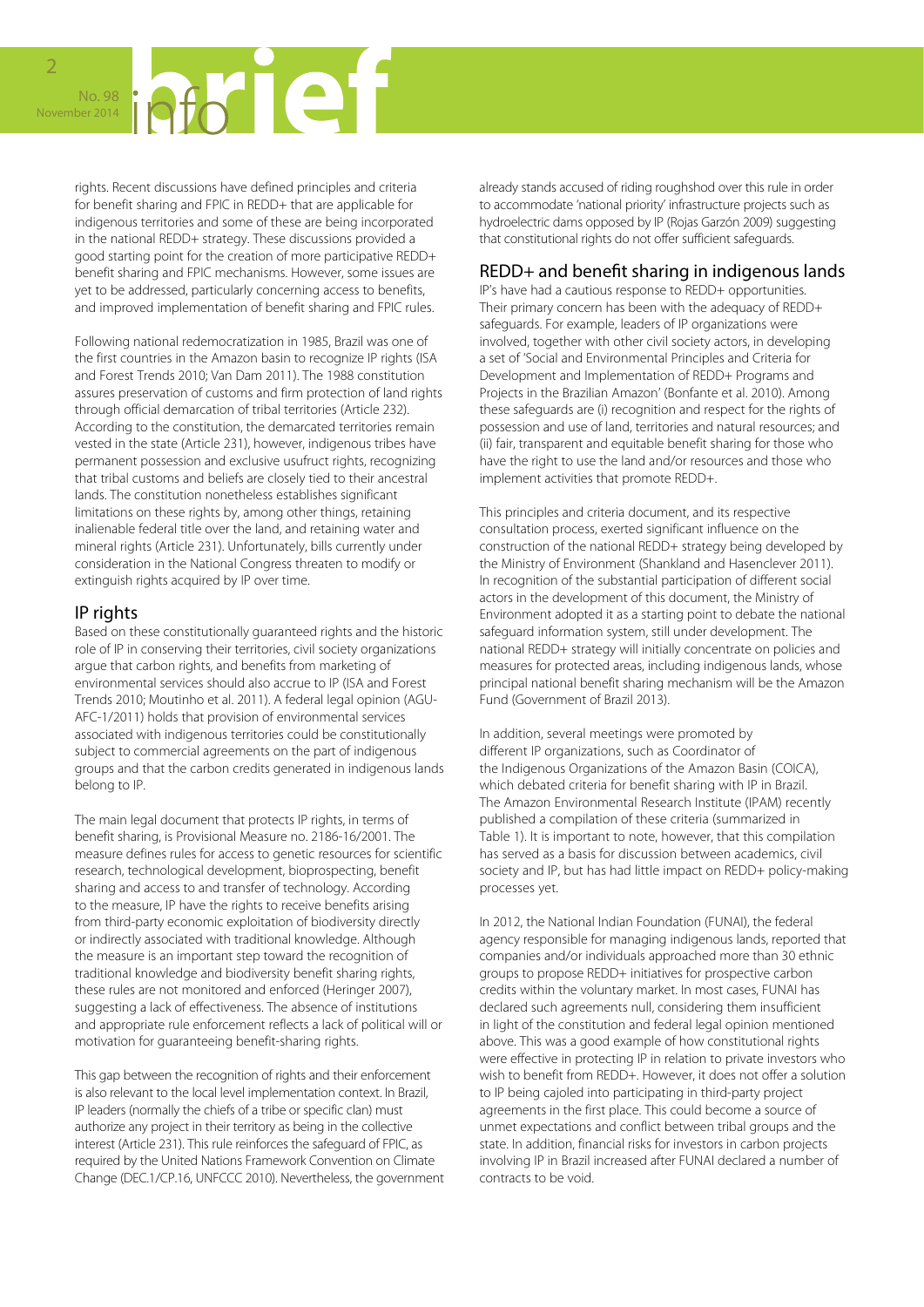

### **Table 1. Criteria for REDD+ access and benefit sharing with IP**

| Distribution of<br>benefits | Internal distribution of benefits is to be determined by each IP group, respecting their specificities;                                                                                                                                           |  |
|-----------------------------|---------------------------------------------------------------------------------------------------------------------------------------------------------------------------------------------------------------------------------------------------|--|
|                             | Formal discussions and decision-making processes should be performed by one or more local IP bodies, and<br>promote clear communication, and effective participation and consent of those involved, as well as a fair<br>distribution of benefits |  |
|                             | Benefits should strengthen the collective thus rejecting any mechanisms that exclusively benefit individuals<br>or elites                                                                                                                         |  |
|                             | Benefits must reach all IP, even those without forest cover in their territories or those less threatened.                                                                                                                                        |  |
| Use of benefits             | Institutional strengthening of organizations contemplating structuring and formalization in order to ensure<br>autonomy                                                                                                                           |  |
|                             | Support the implementation of environmental and territorial management plans                                                                                                                                                                      |  |
|                             | Strengthen IP resource uses, customs and traditions, with special attention to the quarantee of territorial<br>rights                                                                                                                             |  |
|                             | Technical training of IP leaders and organizations to support their participation in discussions on policies<br>focused on REDD+ and the management of natural resources                                                                          |  |
|                             | Invest in priority areas, like health and education.                                                                                                                                                                                              |  |
| Access to benefits          | Benefit sharing schemes should consider indigenous-specific policies and culture to promote the autonomy<br>and governance of IP, through direct access to resources, without intermediaries.                                                     |  |

Source: Adapted from Nery et al. 2013.

# **Local environmental funds for REDD+ benefit sharing with IP in Brazil**

As previously stated, besides the challenges about recognition of 'rights' another major issue is related to the arrangements and mechanisms for management and sharing of benefits. In Brazil, one of the mechanisms advocated is local environmental funds. Such funds are devised to receive and allocate benefits according to long-term objectives and risks. REDD+ initiatives call for long-term commitments, which require adequate management of financial benefits to prevent and minimize risks, and to provide guarantees to buyers or investors under certain circumstances (e.g. fires). In addition, environmental funds are not necessarily limited to REDD+ financing. They may attract both public and private sector funding, while benefits can be delivered in the form of money, goods or services. Such options for expenditure of funds improve the prospects that IP needs are fulfilled and, with appropriate governance arrangements, may lead to more equitable and long-term benefit sharing. Finally, local environment funds allow for more decentralization in terms of decision making and access to benefits, which promotes autonomy (Schellnhuber et al. 2001; Moye 2002).

Environmental funds are financing mechanisms that emerged and began to operate globally in the 1990s. The variety of options for structure, operation and funding mechanisms assures that each fund can adapt to the context of national and local laws and conditions (Oleas and Barragán 2003). Unlike the majority of project-based approaches, funds are instruments for the medium and long term, and aim to ensure the financial sustainability of local development initiatives. Each of these instruments has its own institutional arrangement—specifying the actors involved and the rules applicable to their operation—which should be validated by local stakeholders. Environmental funds can be classified in many ways, given the different structures by which they are organized. The main differences between them are associated with legal, financial and governance features.

Funds are also categorized according to the financial transactions they perform such as cash funds, sinking funds, endowment funds and revolving funds (Sampaio 2006). 'Cash' funds have the simplest form of operation and use their assets to directly support projects, whether on a 'sinking' or 'revolving' basis. Sinking funds are extinguished after depleting their resources. Revolving funds are those that make grants from a cash fund, but require that users repay or have other strategies for replenishment through long-term financing, such as endowment funds. In endowment funds, most resources are immobilized and only the interest is spent. Revolving funds are replenished sequentially by injection of new resources (Sampaio 2006).

Since their inception, environmental funds have attracted considerable expectation and optimism (Bayon et al. 1999). On the financial side, they can provide long-term sources of finance for conservation and sustainable development, tools for leveraging additional resources, and cost-effective instruments for managing funds. On the environmental side, these funds are seen as a way to finance national environmental strategies and strengthen the capacity of local environmental organizations. Environmental funds are also said to offer new possibilities for public–private partnerships and decentralization of decision-making (Starke 1995; Meyer 1997). These funds, however, may tie up scarce capital to generate relatively small amounts of money—at least on an annual basis. Also, environmental funds add another management layer between financing organizations and beneficiaries, increasing administrative costs. From the perspective of some donors, the independence of environmental funds can mean less control over allocation of resources (Bayon et al. 1999).

In the two case studies below, the specific funds were designed to ensure financial sustainability and enhance the governance of indigenous territories—securing, among other things, the availability of resources for implementation of long-term development agendas, and the institutional strengthening of local organizations. In addition, the funds aim to contribute to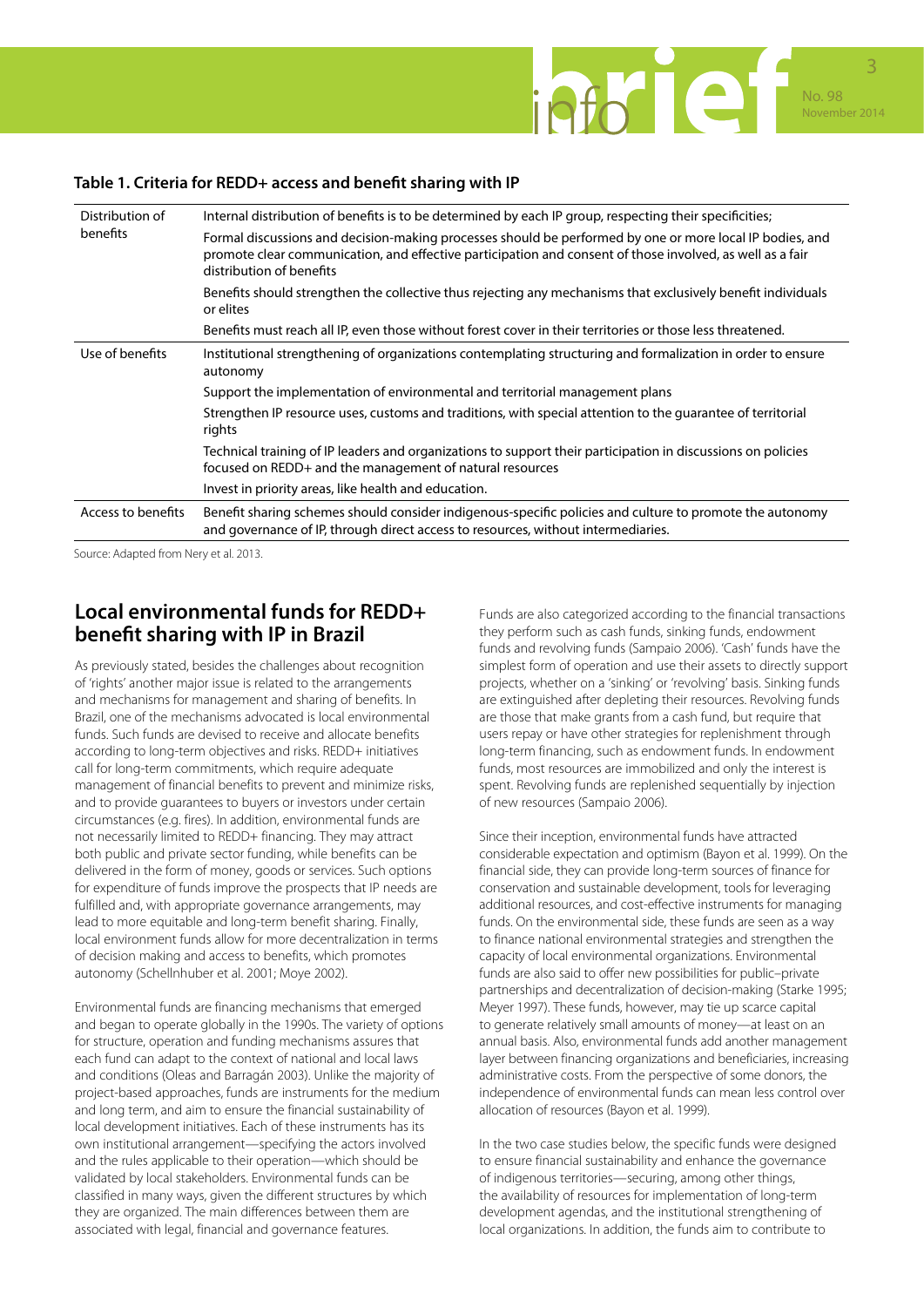# No. 98 **ALCONDUCE** November 2014

the strengthening of indigenous land use rights. Finally, the funds presented here are intended to act as financial mechanisms for fundraising initiatives for REDD+ and sharing the benefits arising from carbon credits generated. However, their design followed different pathways and levels of IP participation (Table 2), indicating lessons for future REDD+ strategies involving the creation of funds.

### Lessons from the Paiter Surui Fund

The Surui Forest Carbon Project (SFCP) aims to reduce greenhouse gas emissions in the Sete de Setembro Indigenous Land, on the borders of Rondônia and Mato Grosso states. The design of the Paiter Surui Fund aimed to guarantee long-term equitable distribution of benefits from the project to the four patrilineal Paiter Surui clans: Gameb, Makor, Kaban and Gamyr (Funbio 2013). The Brazilian Biodiversity Fund (Funbio) and Metareilá (the first Surui association) jointly devised the governance framework and rules for the fund's operation, while Funbio was also responsible for raising initial resources. The two fund organizers held a number of participatory and informational meetings in 2010–2011, leading to the development of a local governance scheme. The priorities of investments are outlined in the '50-Year Life Plan'.<sup>1</sup> Resources for the fund can come from various donors, but to date they have only received funds from Natura, a leading national cosmetics company and the Carbon Neutral Company.

The SFCP was initiated in 2009, with the FPIC process as its touchstone, which is considered fundamental to ensuring the project's acceptance by the indigenous population. A consultation strategy was developed, responding to the diffuse political representation of the Surui tribe, combining traditional chiefs (*labiway-ey*), numerous village leaders (*caciques*) and leaders of tribal associations. In March 2009, the leaders came together in a general assembly in the city of Cacoal to discuss the tribe's economic and environmental options, including the prospect of commercializing carbon credits as a means to finance its local development plan. Nearly all those present (95%) agreed to pursue this option of financing (ECAM 2010), suggesting that a well-structured and participative process of informed consultation can lead to a high level of consent. This was the first time that an extensive FPIC process arose to approve a REDD+ project on indigenous lands in Brazil. The Surui case, is thus critical to increasing trust and acceptance of REDD+ within indigenous groups in Brazil. By adopting a participative design and implementation process, REDD+ initiatives may avoid conflicts.

The consultation process involved a multidisciplinary perspective based on anthropological and cultural approaches and was carried out through fieldwork, cultural observation, group meetings and semi-structured interviews. The preparation of a technical paper about the process of obtaining FPIC was important to reveal to the public the ways in which the Paiter Surui acquired knowledge about REDD+ and carbon credits. The methodology recognizes and reinforces the self-determination of IP by observing relevant cultural issues and thus enabling IP to

better evaluate such initiatives based on their own perspective of how local development should be pursued.

The Surui Fund will initially operate as a revolving fund, which calls for a long-term fundraising strategy. In the future, it is intended that the fund operate as an endowment fund, immobilizing a large volume of resources and using only revenues received as a result of interest on investments. This operating format has limits, since the maintenance of a balance between the availability and demand on financial resources depends on attaining an adequate volume of fixed capital. Its application, however, could be a great opportunity for securing long-term financing of recurrent costs and the sustainability of the fund.

The Surui Fund's deliberative body is composed exclusively of Paiter Surui representatives, including a chamber for conflict resolution made up of elders. Donors, investors, technical experts and public partners play only an advisory or observer role. The deliberative body supervises the selection of projects to be implemented by the eight local Paiter Surui associations, indigenous Surui and expert partners or consultants.A management body was also created; a facilitator institution and an external financial manager will support the development of the fund's design and structuring, continuing through its consolidation and operation.

The design of the fund involved three distinct phases:

- Incubation definition of rules and procedures, implementation of pilot projects, improvement of institutional articulation and strengthening of institutional management capacity of local associations;
- 2. Transition evaluation of the established procedures and the efficiency of the investments and development of a fundraising and financial management strategy;
- 3. Consolidation continuous improvement of procedures and documents; continuous analysis of effectiveness, efficiency and equity of investments and the implementation of funding and resource management strategies; the development of a feasibility study for the creation of longterm financial strategies; ongoing training leadership with local actors; and continued institutional strengthening of indigenous organizations and local institutions.

After the consolidation phase, the financial manager will continue as an observer to advise and guarantee the conformity of the project with the Climate, Community and Biodiversity Alliance (CCBA) criteria and the Verified Carbon Standard (VCS). The CCBA audit of the SFCP will occur every 5 years to evaluate the distribution of benefits and socio-environmental conditions. Despite the 'gold certification' by CCBA and the verification of VCS, both obtained in 2011, no voluntary carbon contract was signed until 2012 due to lack of development of REDD+ rules at the international level. This indicates that relying on the voluntary market may still be a risky financing strategy for these projects. The fund was financed by philanthropic donations from Fundo Vale and the Skoll Foundation, permitting initiation of some of the planned local activities.

However, in September of 2013, after detailed negotiations, Natura confirmed acquisition of 120,000 Voluntary Credit Units from the project as part of the company's overall carbon neutral

The 'Plan of Action for Participatory Development of a Rational Economy and Sustainable Management of Natural Resources of the Sete de Setembro Indigenous Land' or '50-Year Life Plan' identifies key activities to promote substantial improvement in the indigenous peoples' quality of life, as well as strategic guidelines for its development, such as institutional strengthening, food security, conservation, and protection and control of its territory (Metareilá 2010).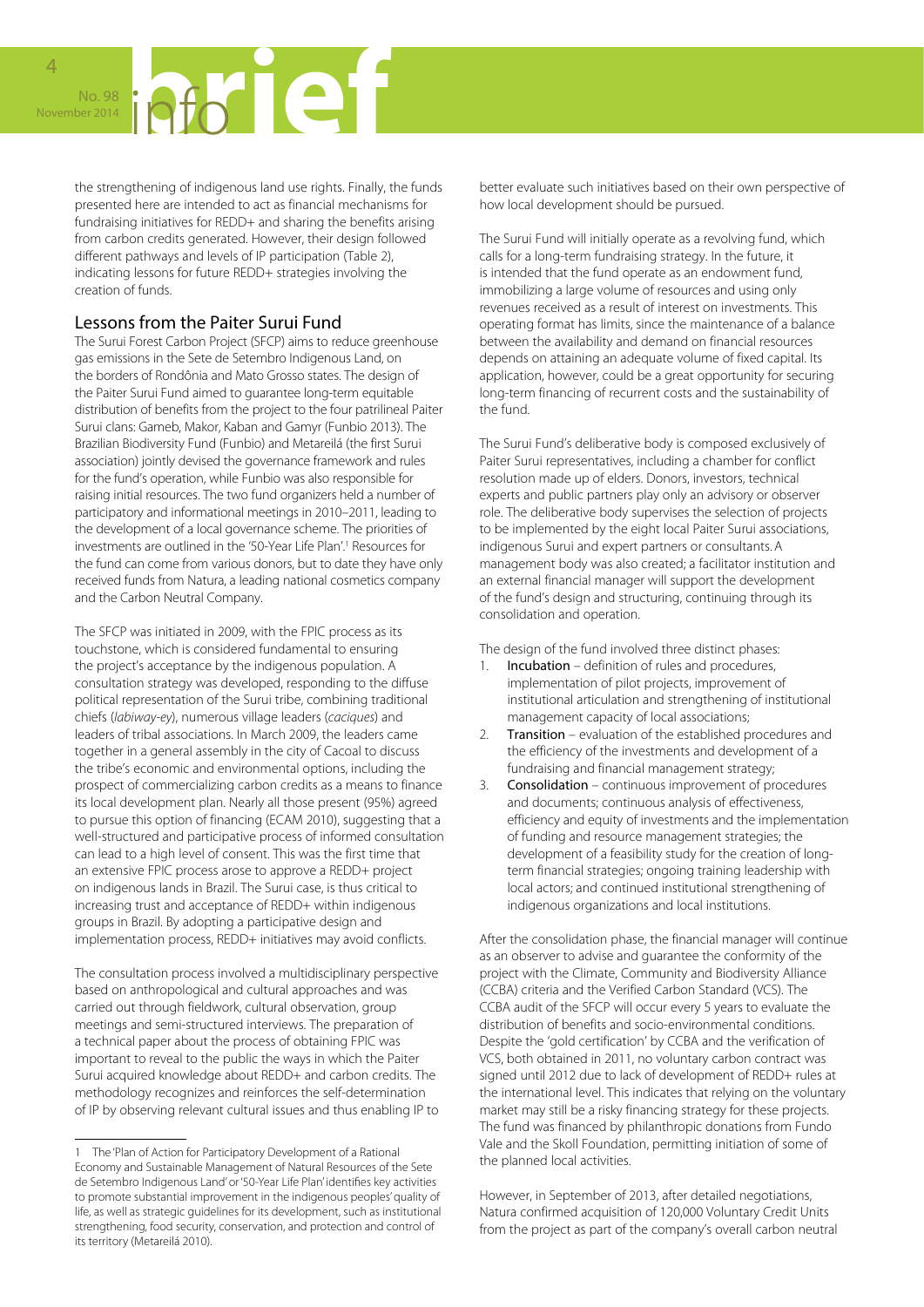

business strategy. This marks the first sale of certified carbon credits in an indigenous territory in Brazil. The proceeds were deposited in the Surui Fund in accordance with a work plan devised between the company and the Surui. Other investments in the fund are being sought, including resources from the Amazon Fund (see discussion in the Kayapó case below). The agreement with Natura greatly raised expectations about the feasibility of obtaining resources for REDD+ initiatives on indigenous lands in Brazil. The news was greeted optimistically throughout the indigenous area and has also stimulated other projects with IP in Brazil. This experience suggests that despite the importance of efforts to structure an environmental fund to match an ideal scenario, hopes will be dashed if timely resources are not found to implement project actions.

For the Surui, the absence of timely financial flows to meet the needs of the group, principally those that depend on productive activities, is a considerable risk, since the only currently accessible economic options in the reserve are environmentally damaging: illegal logging, cattle ranching and agriculture. Because of the long time required to generate economic benefits for the population, dissident groups continued to extract timber, contrary to timber harvest moratoria signed by the indigenous associations. Finally the cultural, economic and livelihood cohesion of the Paiter Surui population is fundamental to the fund reaching its long-term socio-environmental objectives.

### Lessons from the Kayapó Fund

The Kayapó Fund was initially promoted by Conservation International Brazil and aims to finance indigenous associations' environmental governance initiatives, which will operate in the Kayapó territory in southern Pará and northern Mato Grosso states. The Kayapó Fund will initially support just 5 of the 8 Kayapó indigenous territories Kayapó, Menkragnoti, Capoto Jarina, Baú and Badjonkôre. The priorities of investments are environmental and territorial monitoring and control; sustainable productive activities; environmental management activities; and administration and maintenance of indigenous organizations. The Amazon Fund has approved the release of BRL 16.9 million (about USD 6.6 million) toward the project. Around 44% (BRL 7.3 million or about USD 2.8 million) of this amount has already been released to Funbio, and Conservation International deposited BRL 14.5 million (about USD 5.6 million) of matching support, for a total fund endowment of over BRL 31.4 million (about USD 15 million).

Conservation International Brazil and Funbio—currently the financial manager of the Kayapó Fund—were encouraged and authorized by FUNAI and local indigenous associations<sup>2</sup> to create the financial mechanism and to submit a proposal to the Amazon Fund for financing. The Kayapó Fund was the first indigenous REDD+ fund to be evaluated and approved by the Amazon Fund. The project took nearly 4 years to obtain approval. Its structure as an endowment fund, rather than a sinking fund—as is the case of most Amazon Fund projects, was responsible for the prolonged approval period. Despite being an innovative initiative, it is not possible to say that the process through which the Kayapó Fund was created followed a participatory approach. No FPIC process

was undertaken to approve the project with the Kayapó people. The failure to adopt such a participatory process can increase the possibility that conflicts of interest may arise between indigenous and other actors during the implementation of the initiative.

However, because specific projects had not yet been identified, the Amazon Fund undertook measures to safeguard its investment. One measure imposed by the Amazon Fund to avoid conflicts of interest resulted in restrictions on the participation of representatives of the Kayapó people in the financial mechanism's governance structure—composed of a Donor Committee, Technical Committee<sup>3</sup> and the fund manager. The Donor Committee has, among other duties, the responsibility for approving project proposals preliminarily evaluated and pre-selected by the Technical Committee. Because of this arrangement, there was a concern that the participation of Kayapó within the decision-making body could result in conflicts of interest. Although Kayapó people were only marginally involved in defining the fund's governance structure, this has not prevented it from being created and initiating operations. Yet, it certainly raises questions about the legitimacy of the decisionmaking process followed in this case.

The Kayapó representatives may attend the Technical Committee meetings as observers with the right to speak, but not to vote. The Kayapó Fund Operational Manual describes observers' participation as subject to the internal rules of the Technical Committee. Furthermore, the observers, as a rule, will not have their logistics costs subsidized by the fund. For a project to be considered for fund support, it needs to be presented by an organization that meets the eligibility criteria set up in the selection process, to be approved by the Technical Committee and subsequently by the Donors Committee, and FUNAI. This governance structure appears to seriously restrict Kayapó participation in the decisionmaking process, and will probably have implications concerning participation in the distribution of benefits.

In 2013, on receiving its second tranche of capital investment, the Kayapó Fund launched the first public notice inviting the submission of proposals from indigenous nonprofit organizations whose deliberative bodies are composed of Kayapó indians. The proposals should be in accordance with the fund's lines of action and have the necessary environmental and indigenous policy licenses. In this selection process, the Kayapó Fund will provide a total of up to BRL 660,000 (about USD 300,000), derived from the income on the initial endowment contributions by the Amazon Fund and Conservation International. Each applicant organization was allowed to request BRL 150,000–220,000 (USD 58,000–86,000). The selected projects must operate for a maximum of 2 years. In addition, the projects proposed must offer at least 20% counterpart support. A controversial point in this first call for projects was its value. It was difficult for applicants to understand that the majority of the Kayapó Fund's resources would remain

<sup>2</sup> The local indigenous associations that signed the consents were the Protected Forest Association (AFP), Instituto Kabu and Instituto Raoni, which together represent 5,517 Kayapó indians, distributed across 25 communities.

<sup>3</sup> The Fund Technical Committee shall consist of: (i) a National Indian Foundation (FUNAI) representative; (ii) a Conservation International of Brazil (CI-Brazil) representative; (iii) an environmental non-governmental organization representative with experience in activities with indigenous peoples in the Amazon; and (vi) two academic experts in indigenous populations, the latter two indicated by FUNBIO and approved by the Donors Committee (Source: internal regulations of the Kayapó Fund Technical Committee).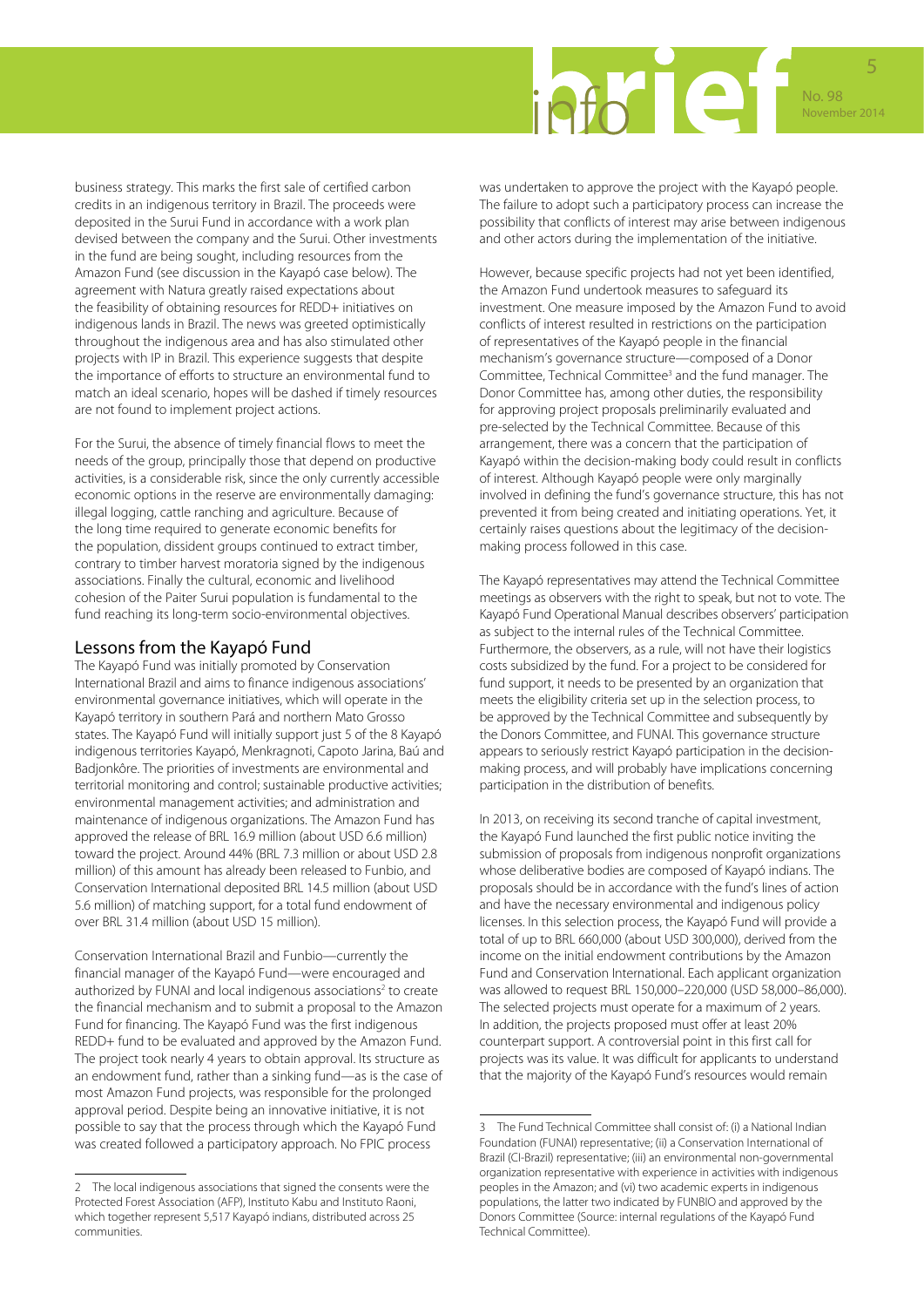

### **Table 2. Comparing local environmental funds for REDD+ benefit sharing with IP**

| Criteria/Fund               | <b>Paiter Surui Fund</b>                                                                                                                                                                                                                                                                                  | Kayapó Fund                                                                                                                                                                                                                                                                    |
|-----------------------------|-----------------------------------------------------------------------------------------------------------------------------------------------------------------------------------------------------------------------------------------------------------------------------------------------------------|--------------------------------------------------------------------------------------------------------------------------------------------------------------------------------------------------------------------------------------------------------------------------------|
| Type of fund                | Initially designed as a revolving fund, whose<br>resources would be used primarily to fortify<br>governance structures ('second floor') and<br>secondarily finance specific subprojects within an<br>overall plan to be replenished as additional funds<br>are obtained through voluntary commitments     | Created as an endowment destined primarily to finance<br>projects out of annual revenues                                                                                                                                                                                       |
| Distribution of<br>benefits | Surui local organizations defined internal benefit<br>sharing mechanisms<br>Surui bodies dominate decision-making structures<br>and composition<br>IP capacity building is explicitly incorporated into<br>initiative objectives to include all tribal members                                            | Internal benefit sharing mechanisms not yet defined<br>Fund structure needed to follow Amazon Fund rules<br>Unclear how the tribe's capacity to equitably distribute<br>resources will be strengthened by the fund governance                                                  |
| Use of benefits             | Activities defined under the '50-Year Life Plan'<br>to promote substantial improvement in the<br>indigenous peoples' quality of life<br>Definition of strategic guidelines for '50-Year Plan'<br>development<br>Institutional strengthening<br>Food security<br>Protection and control of Surui territory | Travel expenses<br>Construction<br>Goods<br>Recurrent costs<br>Third party services<br>Salaries and labor benefits<br>Costs and fees related to environmental licensing<br>procedures<br>Administrative expenses (such as rent, electricity,<br>telephone, water and internet) |
| Access to benefits          | Autonomy is assured by governance structure                                                                                                                                                                                                                                                               | Governance structure is dominated by external agents                                                                                                                                                                                                                           |

immobilized, while only a small portion would be spent for conducting indigenous projects. Probably, this conflict resulted from an insufficient engagement of local actors in the key stages of the project planning, as discussed above.

Among the expenditures eligible for financing by the Kayapó Fund are travel expenses; construction; goods; recurrent costs; third party services (such as consulting, audits and technical assistance); salaries and labor benefits; costs and fees related to environmental licensing procedures; and administrative expenses (such as rent, electricity, telephone, water and internet). Finally, eligible institutions and beneficiaries of the Kayapó Fund must be legal entities of private nonprofit organizations, legally established in Brazil in the form of civil associations or cooperatives, which represent Kayapó communities who reside in the Baú, Menkragnoti, Capoto and Jarina, Badjonkôre and/or Kayapó indigenous lands. Such entities must have a social deliberative body (advisory board, board of directors etc.) formed exclusively by indigenous Kayapó. In addition, they must have more than 2 years of experience in development projects with Kayapó indigenous communities.

It is not yet possible to evaluate the results and effectiveness of the Kayapó Fund, and it is still unclear how the tribe's capacity to equitably distribute resources will be strengthened by the fund governance. Information-sharing and negotiating power relations will be essential to pursue a more legitimate path and allow full understanding of all the arrangements by the Kayapó people.

### **Discussion**

IP are highly diverse and heterogeneous groups. Responding to their diversity, distribution of REDD+ benefits should follow a multidimensional approach. As argued by Shankland and Hasenclever (2011), this implies that the distribution of benefits be based on those aspects for which IP can be held responsible, reflecting a range of factors including traditional knowledge and sustainable forestry practices, and the community's historical contribution to forest and natural resource conservation, alongside the amount of carbon secured. As IPs legally control a fifth of Brazilian Amazon, failure to arrive at agreements with them that are both just and binding could critically undermine the prospects for success of REDD+ in Brazil and beyond.

The Surui case has shown that a well-structured FPIC process is fundamental to ensuring a high level of consent. At variance with the Surui Fund, the Kayapó Fund did not undertake an FPIC process, as it was perceived as potentially bringing dissent during the decision-making process and thus being prejudicial to approval of initiatives in the long run. It has already been argued that only through participation based on the FPIC principle is it possible to design benefits that reflect the priorities of IP and are relevant and feasible from their points of view (United Nations 2005). In addition, participation enables a more equitable benefitsharing process and helps to identify and adjust to emerging problems, and to engage in advocacy and policy dialogue with local and national policy makers (Gebara 2013).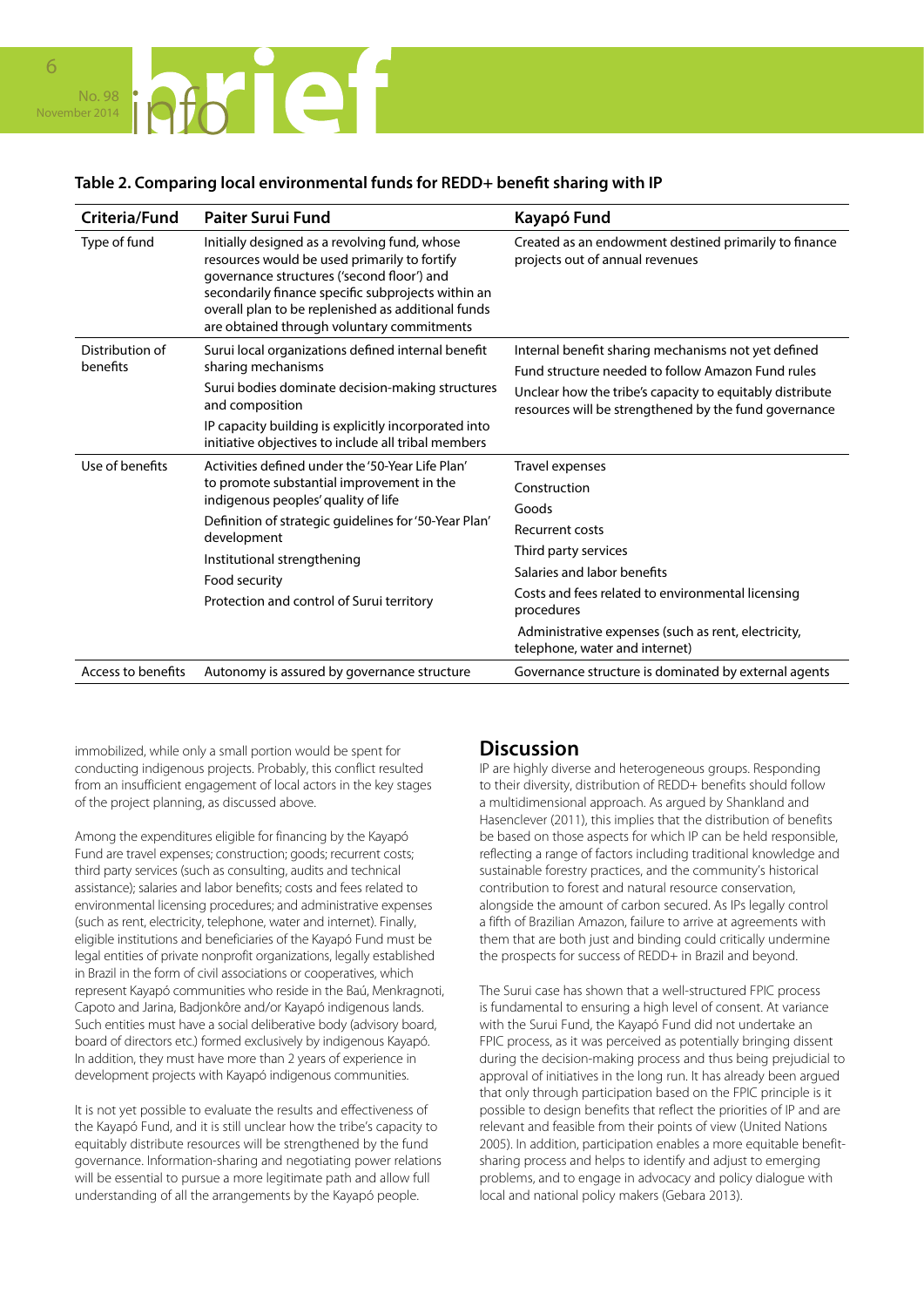

Another issue that has not yet been debated within the Kayapó Fund is about the ownership of forest carbon reductions generated by the activities implemented. However, we believe that, in accordance with the precedent set by the Surui case, the guarantee of property rights will be a strong reason to justify that forest carbon rights and benefits from environmental services should also accrue to the Kayapó and other IP groups involved with REDD+ in Brazil. In case the federal government deviates from this precedent and claims rights to the benefits from carbon emission reductions in IP territories, a national benefit-sharing mechanism needs to address not only how to distribute the revenue from any carbon reductions but also the creation of rights and responsibilities coming from it.

In terms of governance, the composition of the deliberative body—made up of Surui people themselves—increases autonomy and empowerment and improves planning and implementation of the activities established by the 50 Year Life Plan. The composition of the Kayapó deliberative body, on the other hand, is more diverse in terms of types of organizations, which may lead to technical, institutional and financing issues being addressed in a more efficient way. However, it may also raise concerns about the centralization of the decision-making process in the hands of the donors and the technical commission, having implications for the legitimacy of the benefit-sharing process. The access to benefits is also more restricted in the Kayapó Fund, since it is limited to the specific institution, not including less structured organizations, such as local entities. Relying on the voluntary market, however, may still be risky for IP initiatives, as shown in the case of the Surui Fund.

Overall, the use of local environmental funds for REDD+ benefit sharing with IP still faces significant challenges that may impact their effective, efficient and equitable results. As we saw in the Kayapó case in particular, fund design may result in donor and investor risk due to unclear rights allocation over forest carbon, and legal constraints that limit adequate participation by IP in decision making over the destination of funds. In addition, while designing local environmental funds, it is important to consider how longterm goals and finance strategies may change over time according to the evolving cultural, economic and livelihood interests of IP.

Finally, future arrangements for the governance of REDD+ initiatives affecting indigenous territories may be unsuccessful if they fail to connect with the realities of indigenous resource management, culture and decision-making. Yet, as Latour (2002) argues, the ontological basis of IP's relationships with the forest is radically different from that assumed by the 'Western promoters' of REDD+. This means that ecosystem services that are on the table with REDD+ may have no equivalent category within indigenous conceptualizations of nature. However, it is by no means certain that both parties need to be in agreement on the object and goals of their negotiations in order to achieve a common outcome (Shankland and Hasenclever 2011).

# **Acknowledgements**

The authors gratefully acknowledge funding received from the European Commission, Norwegian Agency for Development Cooperation (Norad) and the Australian Agency for International Development (AusAID). We are also grateful to Cecilia Luttrell, Grace Wong and Elena Petkova, whose critical remarks have helped to improve this infobrief. This research is conducted as part of the cooperative agreement between CIFOR and CPDA/ UFRRJ, mediated by REDES.

### **References**

- Bayon R, Deere C, Norris R and Smith SE. 1999. Environmental funds: Lessons learned and future prospects. Washington, DC: Global Environmental Fund. Accessed 31 October 2014 http:// conservationfinance.org/guide/guide/images/9\_bayond.pdf
- Bonfante TM, Voivodic M and Meneses Filho L. 2010. Desenvolvendo Salvaguardas Socioambientais de REDD+: Um guia para processos de construção coletiva. Piracicaba, Brazil: Imaflora.
- Brown D, Seymour F, Peskett L. 2008. How do we achieve REDD+ co-benefits and avoid doing harm? *In* Angelsen A, ed. *Moving Ahead with REDD: Issues, Option and Implications.* Bogor, Indonesia: Center for International Forestry Research.
- Cotula L and Mayers J. 2009. Tenure in REDD Start-point or afterthought? Natural Resource Issues No. 15. London, UK: International Institute for Environment and Development.
- ECAM (Equipe de Conservação da Amazônia). 2010. Free, prior and informed consent Surui Carbon Project. Brasilia, Brazil: ACT Brazil. Funbio (Fundo Brasileiro para Biodiversidade) 2013. Fundo Paiter
- Surui: Manual Operacional. Rio de Janeiro, Brazil: Funbio.
- Gebara MF. 2013. Importance of local participation in achieving equity in benefit-sharing mechanisms for REDD+: A case study from the Juma Sustainable Development Reserve. *International Journal of the Commons* 7(2):473–97. Accessed 31 October 2014 http://www.thecommonsjournal.org/index.php/ijc/article/ view/301/328.
- Government of Brazil. 2013. Estratégia Nacional de REDD+ do Brasil. Versão Preliminar. Comitê Interministerial de Mudança do Clima (CIM), Grupo Executivo sobre Mudanças Climáticas (GEx) and Grupo de Trabalho Interministerial sobre REDD+ (GT REDD+). Brasília, Brazil.
- Griffiths T. 2008. Seeing 'REDD'? Forests, climate change mitigation and the rights of indigenous peoples and local communities. Moreton-in-Marsh, UK: Forest Peoples Programme.
- Heringer A. 2007. Os conhecimentos tradicionais associados e o acesso aos recursos genéticos: um estudo sobre a regulamentação da medida provisória n° 2.186-16/01. Revista Amazônia Legal de estudos sócio-jurídico-ambientais. *Cuiabá* 1(2):131–48.
- ISA (Instituto Socioambiental) and Forest Trends. 2010. Avoided deforestation (REDD) and indigenous peoples: Experiences, challenges and opportunities in the Amazon context. São Paulo, Brasil: ISA.
- Larson AM, Corbera E, Cronkleton P, van Dam C, Bray D, Estrada M, May P, Medina G, Navarro G and Pacheco P. 2010. Rights to forests and carbon under REDD+ initiatives in Latin America. Infobrief No. 33. Bogor, Indonesia: Center for International Forestry Research.
- Latour B. 2002. War of the worlds: What about peace? Chicago, USA: Prickly Paradigm Press.
- Luttrell C, Loft L, Gebara MF, Kweka D, Brockhaus M, Angelsen A and Sunderlin WD. 2013. Who should benefit from REDD+? Rationales and realities. *Ecology and Society* 18(4):52. http:// dx.doi.org/10.5751/ES-05834-180452
- Macchi M, Oviedo G, Gotheil S, Cross K, Boedhihartono A, Wolfangel C and Howell M. 2008. Indigenous and traditional peoples and climate change: Vulnerability and adaptation. Gland, Switzerland: International Union for Conservation of Nature.
- Meyer C. 1997. Public–nonprofit partnerships and North–South green finance. *Journal of Environment and Development* 6(2)123–46.
- Moutinho P, Stella O, Lima A, Christovam M, Alencar A, Castro I, Nepstad D. 2011. REDD in Brazil: A focus on the Amazon. Principles, criteria, and institutional structures for a national program for Reducing Emissions from Deforestation and Forest